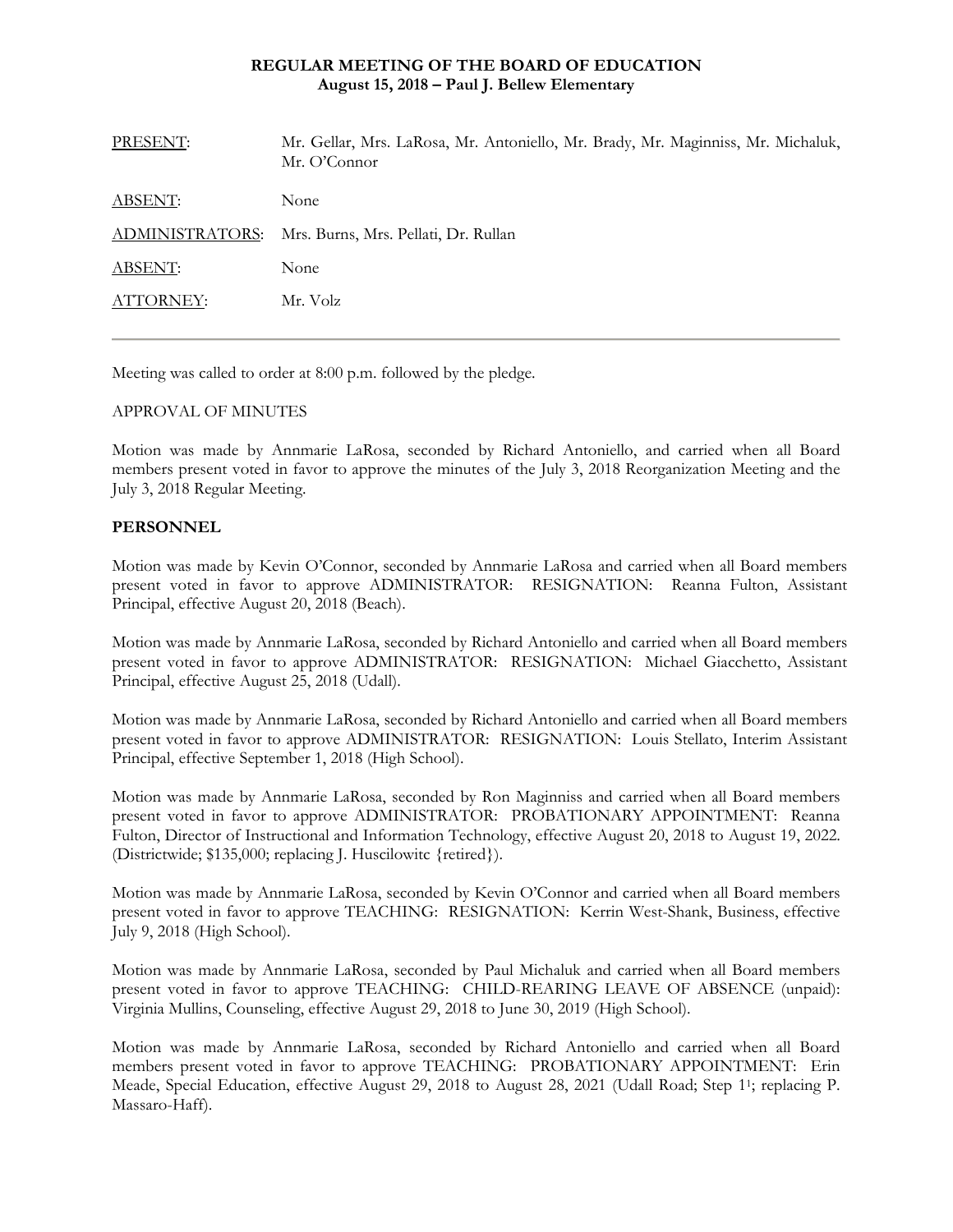Motion was made by Annmarie LaRosa, seconded by Scott Brady and carried when all Board members present voted in favor to approve TEACHING: PROBATIONARY APPOINTMENT: Amanda Felix, Special Education, effective August 29, 2018 to August 28, 2022 (Manetuck; Step 1A1; replacing J. O'Connor).

Motion was made by Annmarie LaRosa, seconded by Ron Maginniss and carried when all Board members present voted in favor to approve TEACHING: PROBATIONARY APPOINTMENT: Marissa Simonetti-Villani, Special Education, effective August 29, 2018 to August 28, 2022 (Beach Street; Step 1A1; replacing S. Murray).

Motion was made by Annmarie LaRosa, seconded by Kevin O'Connor and carried when all Board members present voted in favor to approve TEACHING: PROBATIONARY APPOINTMENT: Rebecca Burleson, Special Education, effective August 29, 2018 to August 28, 2022 (Manetuck; Step 1A1; replacing E. Holub).

*In order to be granted tenure a classroom teacher or building principal shall have received composite or overall annual professional performance review ratings to Education Law* §*3012-d of either effective or highly effective in at least three of the four preceding years and if a classroom teacher or building principal receives an ineffective composite or overall rating in the final year of the probationary period he or she shall not be eligible for tenure at that time.* 

Motion was made by Annmarie LaRosa, seconded by Paul Michaluk and carried when all Board members present voted in favor to approve TEACHING: REGULAR SUBSTITUTE: Pamela Dubler, Reading, effective August 29, 2018 to June 30, 2019 (Udall Road; Step 1A<sup>1</sup>: replacing A. Stubbmann {LoA}).

Motion was made by Annmarie LaRosa, seconded by Ron Maginniss and carried when all Board members present voted in favor to approve TEACHING: REGULAR SUBSTITUTE: Meghan Johnston, Special Education, effective August 29, 2018 to June 30, 2019 (Paul J. Bellew; Step 1A1; replacing M. Umstatter-Sanchez {LoA}).

Motion was made by Annmarie LaRosa, seconded by Scott Brady and carried when all Board members present voted in favor to approve CIVIL SERVICE:LEAVE OF ABSENCE (unpaid) (Pursuant to the Family Medical Leave Act of 1993-12 week continuous medical coverage): Anita Diaz, Senior Account Clerk, effective July 5, 2018 – September 26, 2018 (change from unpaid LoA {approved at the July 3, 2018 BoE meeting}).

Motion was made by Annmarie LaRosa, seconded by Ron Maginniss and carried when all Board members present voted in favor to approve CIVIL SERVICE:PROBATIONARY APPOINTMENT: \*Tracey Allen, Part Time Food Service Worker, effective August 27, 2018 (Beach Street; New Hire Salary; replacing D. Lotter {retired}).

Motion was made by Annmarie LaRosa, seconded by Kevin O'Connor and carried when all Board members present voted in favor to approve CIVIL SERVICE:PROBATIONARY APPOINTMENT: William Delaney III, Custodial Worker I, effective August 16, 2018 (Paul J. Bellew; Step 1; replacing C. Rugen {messenger}).

Motion was made by Annmarie LaRosa, seconded by Paul Michaluk and carried when all Board members present voted in favor to approve CIVIL SERVICE:PROBATIONARY APPOINTMENT: \*Su Jordan, Part Time Food Service Worker, effective August 27, 2018 (Bayview; New Hire Salary; replacing L. Daly (Assistant Cook}).

Motion was made by Annmarie LaRosa, seconded by Richard Antoniello and carried when all Board members present voted in favor to approve CIVIL SERVICE:PROBATIONARY APPOINTMENT: Cathleen McQuade, Clerk Typist, effective August 21, 2018 (Paul J. Bellew; Step 1: new position).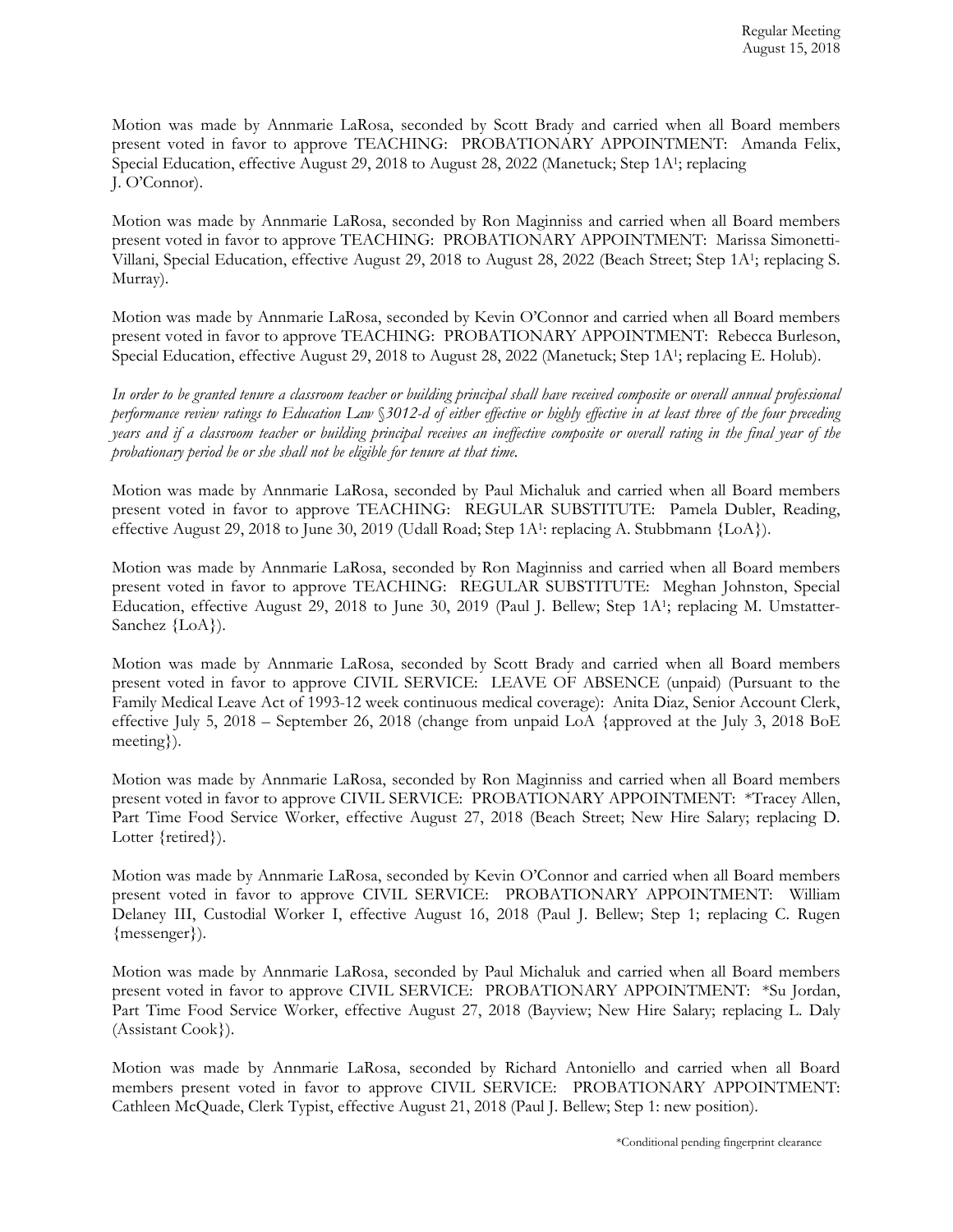Motion was made by Annmarie LaRosa, seconded by Scott Brady and carried when all Board members present voted in favor to approve CIVIL SERVICE:RESIGNATION:Mark Bonamico, Custodial Worker I, effective August 16, 2018 (Kirdahy/Westbrook).

Motion was made by Annmarie LaRosa, seconded by Paul Michaluk and carried when all Board members present voted in favor to approve CIVIL SERVICE:RESIGNATION: Michael Beckerman, Maintenance Mechanic IV, effective August 31, 2018 (High School).

Motion was made by Annmarie LaRosa, seconded by Kevin O'Connor and carried when all Board members present voted in favor to approve CIVIL SERVICE:SUBSTITUTE CUSTODIAN (\$12.00/hr.): James Corrado, effective August 16, 2018.

Motion was made by Annmarie LaRosa, seconded by Paul Michaluk and carried when all Board members present voted in favor to approve OTHER: ALTERNATIVE SCHOOL INSTRUCTORS 2018-2019:

| Brian Cameron, Physical Education   | .5 section/full year |
|-------------------------------------|----------------------|
| Aron Chizik, Social Studies         | 1 section/full year  |
| Nicole Cifelli, Public Speaking     | 1 section/full year  |
| Brian Daniels, Science              | 1 section/full year  |
| Amanda Eichen, Counselor            | 1 section/full year  |
| James Grover, Mathematics           | 2 sections/full year |
| Michael Hazelton, Social Studies    | 1 section/full year  |
| Richard Ippoliti, English           | 2 sections/full year |
| Edward Jablonski, Social Studies    | 1 section/full year  |
| Wendy Loddigs, Counselor            | 1 section/full year  |
| Dennis Montalto, Special Education  | 1 section/full year  |
| Joseph Nicolosi, Physical Education | .5 section/full year |
| Eric Rao, Social Studies            | 1 section/full year  |
| Teresa Stecker, Psychologist        | 2 sections/full year |
| Ashley Szoyka, Science              | 1 section/full year  |
| Anthony Yuli, Health                | 1 section/full year  |

Motion was made by Annmarie LaRosa, seconded by Richard Antoniello and carried when all Board members present voted in favor to approve OTHER: CURRICULUM WRITING SUMMER 2018:

| <b>Grade K Science Revision</b> | Grade 6 Science Revision                                                     |
|---------------------------------|------------------------------------------------------------------------------|
| Judith Schwartz                 | Andrea Miller                                                                |
| Mary Berger                     | Amy Wheeler                                                                  |
| Grade 3 Science Revision        | M.S. Engineering Technology                                                  |
| Marissa Anselmo                 | (Coding, Technology 1, Technology 2)                                         |
| Jodi Abelson                    | Thomas Larsen                                                                |
|                                 | Dennis Mazzalonga                                                            |
|                                 | Michael Taranto                                                              |
| Grade 4 and 5 Science Revision  | <b>Skills in Science Research Revision</b>                                   |
| Justin DeMaio                   | Mary Kroll                                                                   |
| Ann Staak                       | Alexandra Nohowec                                                            |
|                                 | Motion was made by Annmarie LaRosa, seconded by Scott Brady and carried when |

en all Board members present voted in favor to approve OTHER: MIDDLE SCHOOL SUMMER ACADEMY PROGRAM 2018: Jennifer Delaney, Teaching Assistant.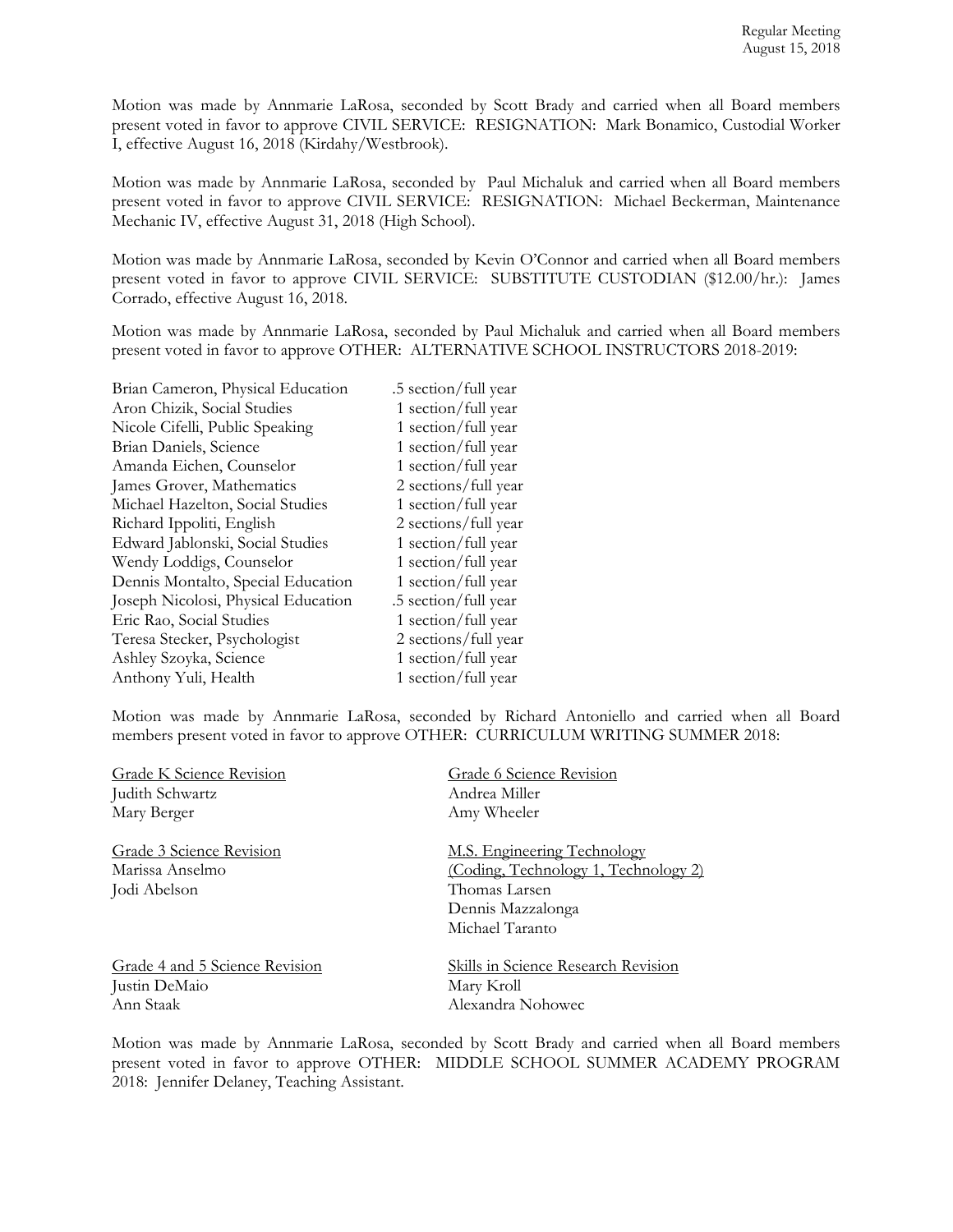Motion was made by Annmarie LaRosa, seconded by Ron Maginniss and carried when all Board members present voted in favor to approve OTHER: INSTRUCTIONAL SWIM AND FAMILY SWIM PROGRAM 2018-2019:

SUPERVISORS (\$50 per hour): Thomas Bruder, Tanya Carbone, Edward Jablonski, Thomas Loudon, John Luquer, Colleen Reilly, Mindy Renner, Jeremy Robertson, Karyn Storan.

LIFEGUARDS (\$12 per hour): Samuel Ahrens, Maxim Bakalo, Bradley Battaglini, Erin Bevan, Jake Bonomo, Jillian Bosch, Julianna Budriss, Anthony Cairo, Alexander Cenci, Jaclyn Citarella, Jonathan Colascione, Kyle Cronin, Jason DeCoteau, Dane Dreitlin, Andrew Fogel, Alexandra Gagliardi, Georgia Gagliardi, Samantha Gagliardi, Connor Gallagher, Thomas Gans, Samantha Hart, Jack Herzlinger, Christopher Hueber, Maximus Hujik, Kaitlyn Iwasiuk, Jack Kennedy, Brian Kilkelly, Kaya Konopa, Abigail Lashinksy, Jon Magliaro, Ryan Martin, Mitchell Mastroianni, James McEnaney, Lauren McKeon, Nicholas Monaco, Andrew Paules, Delaney Pepito, Jack Pollock, Alessandra Questel, Timothy Sawina, Ryan Schneider, Tyler Shook, Tyler Smith, Victoria Soto, Edward Talanian, Olivia Taylor, Sara Viola, Cody White, Sarah Wiatrak, Jessica Witzgall, Andrew Young, Diana Young.

Motion was made by Annmarie LaRosa, seconded by Kevin O'Connor and carried when all Board members present voted in favor to approve OTHER: FALL 2018 HIGH SCHOOL COACHES: GIRLS SOCCER: Kylie Walsh, Volunteer Varsity Coach. GIRLS SWIMMING: Meghan LaRocca (replacing M. Renner {approved at the June 7, 2018 BoE meeting}).

Motion was made by Annmarie LaRosa, seconded by Paul Michaluk and carried when all Board members present voted in favor to approve OTHER: FALL 2018 MIDDLE SCHOOL COACHES: FOOTBALL: Robert Kolar, Assistant 7-8 Udall Coach.

Motion was made by Annmarie LaRosa, seconded by Richard Antoniello and carried when all Board members present voted in favor to approve OTHER: WINTER 2018-2019 HIGH SCHOOL COACHES: GIRLS BASKETBALL: Charles (Kevin) Osburn, J.V. Coach.

Motion was made by Annmarie LaRosa, seconded by Scott Brady and carried when all Board members present voted in favor to approve OTHER: SPRING 2019 HIGH SCHOOL COACHES: GIRLS TRACK: Nick Grieco, Varsity Coach.

Motion was made by Annmarie LaRosa, seconded by Ron Maginniss and carried when all Board members present voted in favor to approve OTHER: SUBSTITUTE TEACHER (\$115 per diem): Timothy Brown, effective September 5, 2018, student teacher; David Smar, effective September 4, 2018, student teacher.

Motion was made by Annmarie LaRosa, seconded by Kevin O'Connor and carried when all Board members present voted in favor to approve OTHER: SUBSTITUTE TEACHING ASSISTANT (\$85 per diem): Timothy Brown, effective September 5, 2018; David Smar, effective September 4, 2018.

### CURRICULUM UPDATE

Dr. Rullan informed the audience that elementary students participated in the Summer Investigations Program, receiving instruction in literacy and math. Students enjoyed the interdisciplinary approach in all content areas, including social studies and science. Middle school students attended a Summer Academy concentrating on math and literacy skills. Summer School was offered for English 10, Global Studies, Algebra 1, Geometry, Earth Science and Biology, and Regents Review courses took place for Global Studies, Algebra 1 & 2, Geometry, Earth Science, Living Environment, and Chemistry. Exams will take place on August 16 and 17.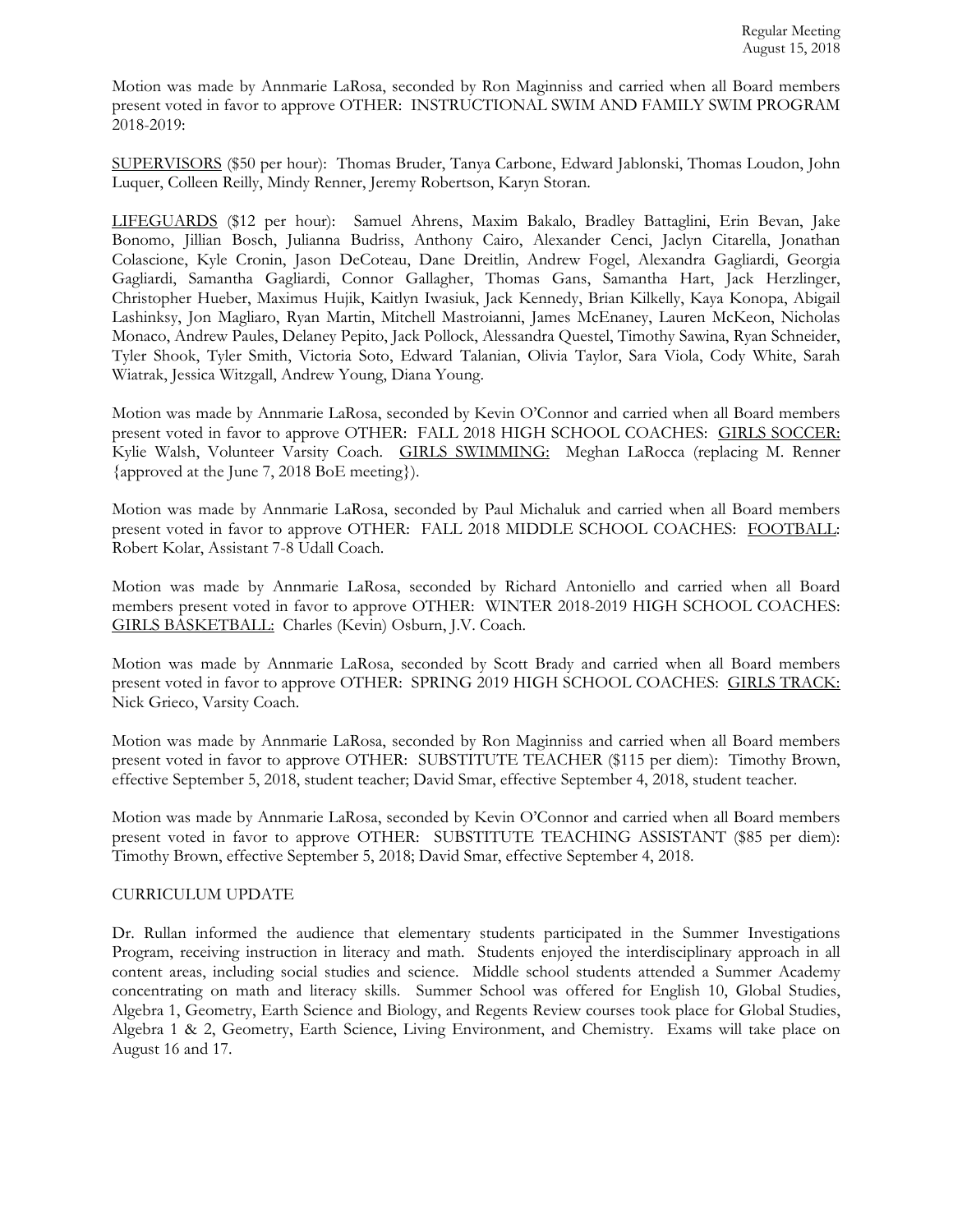#### REPORT OF COMMITTEES:

Finance Committee: Scott Brady reported on the meeting held on 8/14/18. Items reviewed included the June treasurer's report; June payroll summary; May financial statements; claims audit report and June and July system manager audit report. Also reviewed were warrants, payroll certification forms, surplus of food service equipment and miscellaneous library books. Other items reviewed included one donation, contracts, bids and resolutions, and a discussion took place regarding the 2018-2019 Tax Anticipation Note borrowing of \$20,000,000 at 1.7683% and Bond Anticipation Note borrowing of \$23,900,000 at 1.8093%.

Buildings & Grounds Committee: Kevin O'Connor reported on the meeting held on 8/14/18. BBS and SCC reported on district bond work projects. All Phase 2b and 2c work is complete except for windows. Replacement of a support beam at the high school will not be completed by the first day of school, but safety precautions will be in place for students and staff. Districtwide vestibules should have SED approval by October, and it is anticipated that four of six buildings will be completed by late spring 2019. There are a number of options for the high school vestibule which are under review. Other items discussed were permit requirements and subleasing to South Shore Children's Center.

### FINANCIAL MATTERS

The treasurer's report for June was presented. Beginning balance as of 5/31/18: \$54,673,379.53; ending balance as of 6/30/18: \$30,053,132.82.

Motion was made by Annmarie LaRosa, seconded by Scott Brady, and carried when all Board members present voted in favor to approve 2018-2019 General Fund budget transfers 3520-3529 and Capital Fund budget transfer 3526.

Motion was made by Annmarie LaRosa, seconded by Paul Michaluk, and carried when all Board members present voted in favor to approve the following donation: Ahold Delhaize USA /Manetuck - \$887.54.

Motion was made by Annmarie LaRosa, seconded by Paul Michaluk, and carried when all Board members present voted in favor to approve the surplus of miscellaneous library books and food service equipment.

Motion was made by Annmarie LaRosa, seconded by Paul Michaluk, and carried when all Board members present voted in favor to approve resolutions re: Increase 2017-2018 Budget.

Motion was made by Annmarie LaRosa, seconded by Richard Antoniello, and carried when all Board members present voted in favor to approve resolutions re: Tax Levy 2018-2019.

Motion was made by Annmarie LaRosa, seconded by Scott Brady, and carried when all Board members present voted in favor to approve resolutions re: 2018-2019 Income Eligibility Guidelines for Free and Reduced Price Meals or Free Milk.

Motion was made by Annmarie LaRosa, seconded by Ron Maginniss, and carried when all Board members present voted in favor to approve 2017-2018 SEDCAR Agreement for Alternatives for Children.

Motion was made by Annmarie LaRosa, seconded by Kevin O'Connor, and carried when all Board members present voted in favor to approve the following contracts: Eastern Suffolk BOCES Final Contract for Cooperative Educational Services for 2017-2018, Integra Consulting and Computer Services, Inc. 2018-2019.

Motion was made by Annmarie LaRosa, seconded by Ron Maginniss, and carried when all Board members present voted in favor to approve the following 2018-2019 Special Education Contracts: Babylon UFSD, Brookville Center for Children's Services. Commack UFSD {Summer 7/1/18 – 8/30/18), Edward M. Petrosky, PsyD.,ABPP, Islip Tutoring Service, Inc., Little Angels Center, Inc., Long Island Developmental Consulting, Inc., NYSARC, Inc. Suffolk Chapter.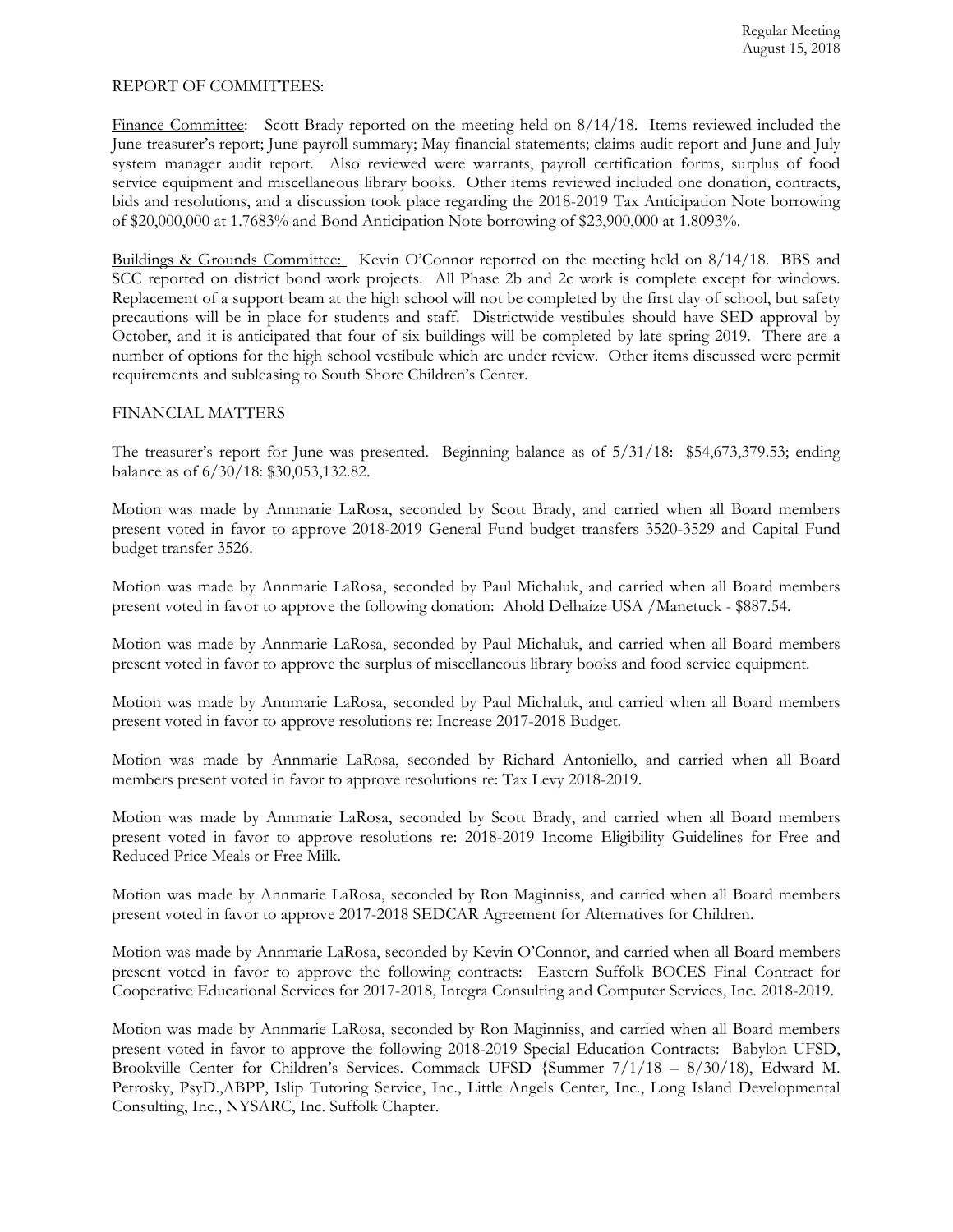Motion was made by Annmarie LaRosa, seconded by Richard Antoniello, and carried when all Board members present voted in favor to approve the following Long Island School Food Nutrition Directors' Association Cooperative Bids 2018-2019: Bagels, Bread, Commodity Foods Direct Diversion, Commodity Foods Direct Diversion, Part 2, Dairy, Dishwashing/Cleaning Supplies, Drinks/Coffee, Frozen, Grocery, Ice Cream with Equipment, Large Kitchen Equipment, Meat, Paper, Disposables & Cleaning Supplies, Smallwares, Snacks-Compliant, Snacks – Non-Compliant.

### PRESIDENT'S REPORT

Motion was made by Annmarie LaRosa, seconded by Scott Brady, and carried when all Board members present voted in favor to approve Stipulation of Settlement and Release – Student A.

Motion was made by Annmarie LaRosa, seconded by Ron Maginniss, and carried when all Board members present voted in favor to approve WITA Lease Agreement.

Motion was made by Annmarie LaRosa, seconded by Kevin O'Connor, and carried when all Board members present voted in favor to table approval of South Shore Children's Center Lease Agreement.

#### SUPERINTENDENT'S REPORT:

Mrs. Burns informed the audience that Superintendent's Conference Days are planned for August 29 and 30. Dr. Todd Whitaker will be the guest speaker on August 29 and will speak on "The Most Important Things in Life Aren't Things".

Mrs. Burns advised that the district received notification that statewide testing scores will be delayed until mid to late September. Mrs. Burns also thanked the staff at Paul J. Bellew Elementary for their hospitality and assistance in helping to prepare for the summer Board of Education meetings.

#### NOTICES/REMINDERS:

First day of school or teachers  $\sim$  Wednesday, August 29, 2018 First day of school for students  $\sim$  Tuesday, September 4, 2018

The following residents(s) wished to speak during an "Invitation to the Public":

Mrs. Rochelle Cascio, 1523 Madison, West Islip - Mrs. Cascio spoke about the need for another fourth grade section at Manetuck based on information she shared at the last Board meeting about small class size and student achievement. Mrs. Burns explained that the district thoroughly reviewed the academic achievements of all third grade students districtwide and found that Manetuck students made appropriate and expected progress. After discussions with teachers, staff, the principal and Dr. Rullan, another fourth grade section at this time is not necessary. Dr. Rullan explained that the data received from the teachers showed that students did well; only two students were assessed as below grade level in reading. For the upcoming school year, the district will provide more social and academic support to support student socio-emotional learning. A Parent Academy will be held to enhance the school/parent connection.

Mrs. Erica Lattuga, 1661 Fairfax Avenue, West Islip - Mrs. Lattuga stated that the responses to the e-mails she sent to the Board and administration regarding the need for another fourth grade section at Manetuck felt scripted. Mr. Gellar explained that all parties do their best to respond to all questions and concerns both via email and in person at the Board meeting.

Motion was made by Annmarie LaRosa, seconded by Scott Brady and carried when all Board members present voted in favor to adjourn to Executive Session at 8:50 p.m. for the purpose of discussing personnel, negotiations, and/or litigation.